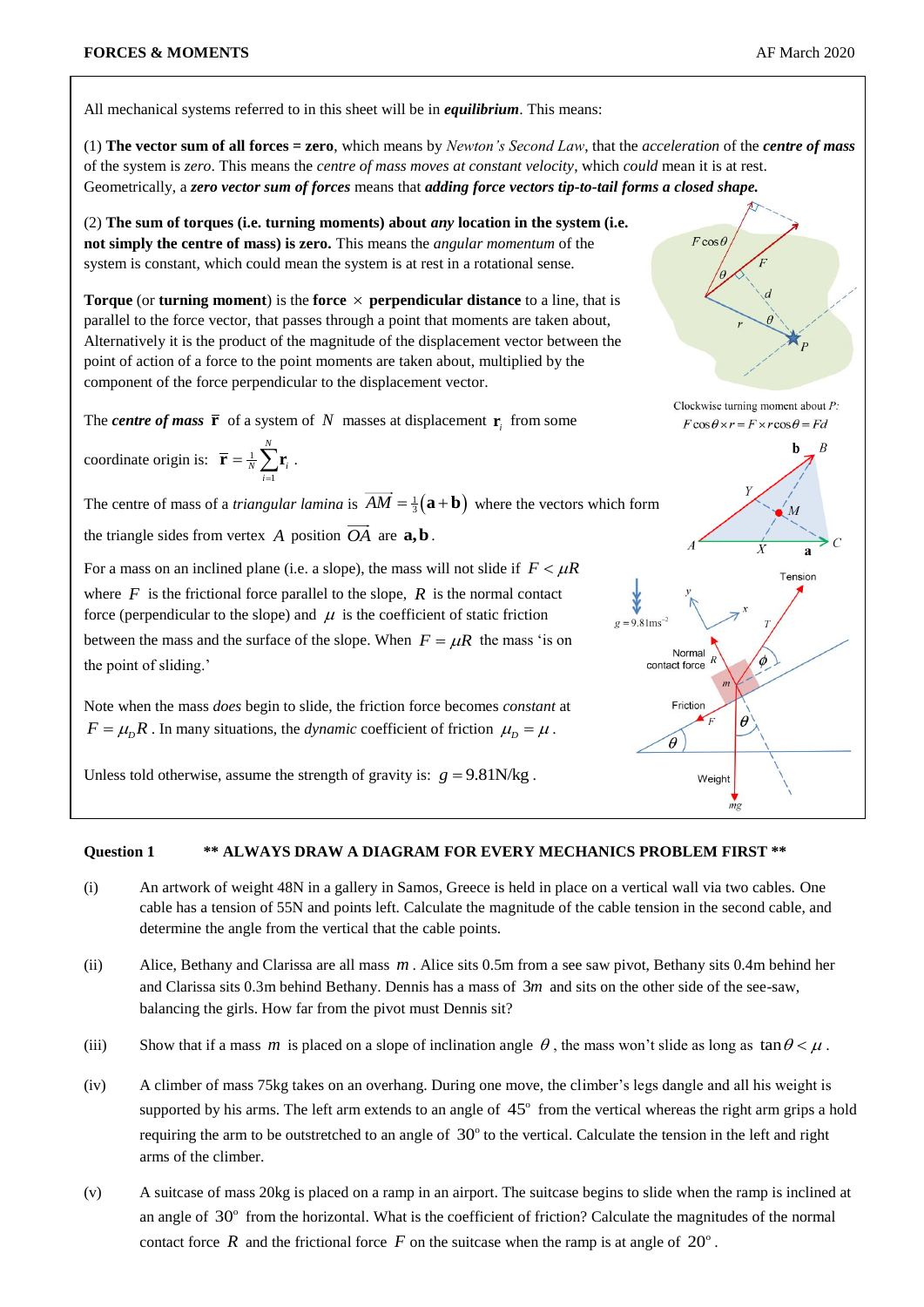- (vi) John (70kg), Paul (80kg), George (75kg) and Ringo (80kg) are sitting on a see-saw. John is 1.5m behind the pivot on the left, and Paul is 0.5m behind him. George sits 30% further back than Ringo on the right side of the pivot. If the see-saw is balanced, calculate the separation between Paul and George (in m)
- (vii) A climber of mass 60kg is taking a rest on a long slab climb. The angle of the slope is 60° from the horizontal, and the climber is supported from her harness via a rope at angle  $10^{\circ}$  to the slope from her belaying partner above. If the coefficient of friction between the climbers shoes and the rock face is  $\mu = 1.23$ , calculate and inequality for the tension in the climbing rope (in N).
- (viii) A mathematical cult calling themselves the *Neo-Pythagoreans* worship a symbol of  $\pi$ . One acolyte makes this symbol out of iron rods with mass per unit length of 31.4kg per metre. The two uprights of his symbol are vertical and 20cm long, and 15cm apart. The horizontal cap, perpendicular to the uprights is 19cm long.
	- (a) Calculate the location of the centre of mass from the bottom left upright.
	- (b) Once the symbol is welded together it is temporarily hung over a bar protruding from a wall. Calculate the angle of tilt from the vertical of the uprights.
- (ix) Show that the centre of mass of a uniform solid *paraboloid* of x, y cross section  $y = \frac{h}{2}x^2$ 2  $y = \frac{h}{2}x$ *r*  $=\frac{h}{2}x^2$  is  $\frac{2}{3}h$  from the apex, along the symmetry axis of the paraboloid.
- $(x)$  A uniform metal ladder of length  $L$  and mass  $m$  is placed against a frictionless vertical ice wall. The coefficient of friction between the base of the ladder and the rough gravel below the wall is  $\mu$  and the angle of the ladder from the horizontal is  $\theta$ . A climber of mass M climbs the ladder. Show that the ladder does not slip as long as:

$$
\mu > \frac{M+\frac{1}{2}m}{M+m}\frac{1}{\tan\theta}
$$

**Question 2** A drawbridge of length *L* and weight *W* is lowered by a *pair* of chains, providing tension  $T$  at angle  $\beta$  to the plane of the drawbridge. Assume the drawbridge is lowered so slowly that it can be considered to be in equilibrium.

- (a) Explain from the diagram why  $\beta = 45^{\circ} + \frac{1}{2}\theta$ .
- (b) By taking moments from the centre of the drawbridge, show that  $F \sin \alpha = T \sin \beta$ . Draw a vector triangle of the forces acting on the drawbridge, and hence show that  $\alpha = 45^{\circ} - \frac{1}{2}\theta$ .
- (c) Take moments about the hinge to show that  $T = \frac{1}{2}W \cos \theta / \sin \beta$ .
- (d) Hence the addition formulae for sine and cosine to show that:

$$
T = \frac{1}{\sqrt{2}} W \left( \cos \frac{1}{2} \theta - \sin \frac{1}{2} \theta \right) \text{ and } F = \frac{1}{\sqrt{2}} W \left( \cos \frac{1}{2} \theta + \sin \frac{1}{2} \theta \right).
$$

(e) Plot  $T, F, \alpha$  vs  $\theta$  assuming  $L = 10.0$ m,  $W = 22,000$ N.

**Question 3** (a) Prove that the centre of mass of a *triangular lamina* is  $AM = \frac{1}{3}(a + b)$  where the vectors which

form the triangle sides from vertex  $\vec{A}$  position  $\vec{OA}$  are  $\vec{a}, \vec{b}$ . (b) A uniform triangular lamina with base length  $b = 30$ cm and adjecent side of length  $a = 20$ cm at an elevation angle of 30°, is hung from the vertex where sides  $a, b$ meet. Determine the resulting angle of the base from the vertical.

**Question 4** A *Weeble* consists of a solid hemisphere of density  $\rho_1$  and radius r topped with a cone of density  $\rho_2$ , radius r and height h. When placed on a horizontal surface, the Weeble will always self-right to a vertical position.

- (a) Show that the centre of mass of the hemisphere is  $\frac{3}{8}r$  from circular face of area  $\pi r^2$ .
- (b) Show that the centre of mass of the cone is  $\frac{1}{4}h$  from the base.
- (c) Hence show that if 'Weebles wobble but won't fall down':  $h < r \sqrt{3\rho_1/\rho_2}$